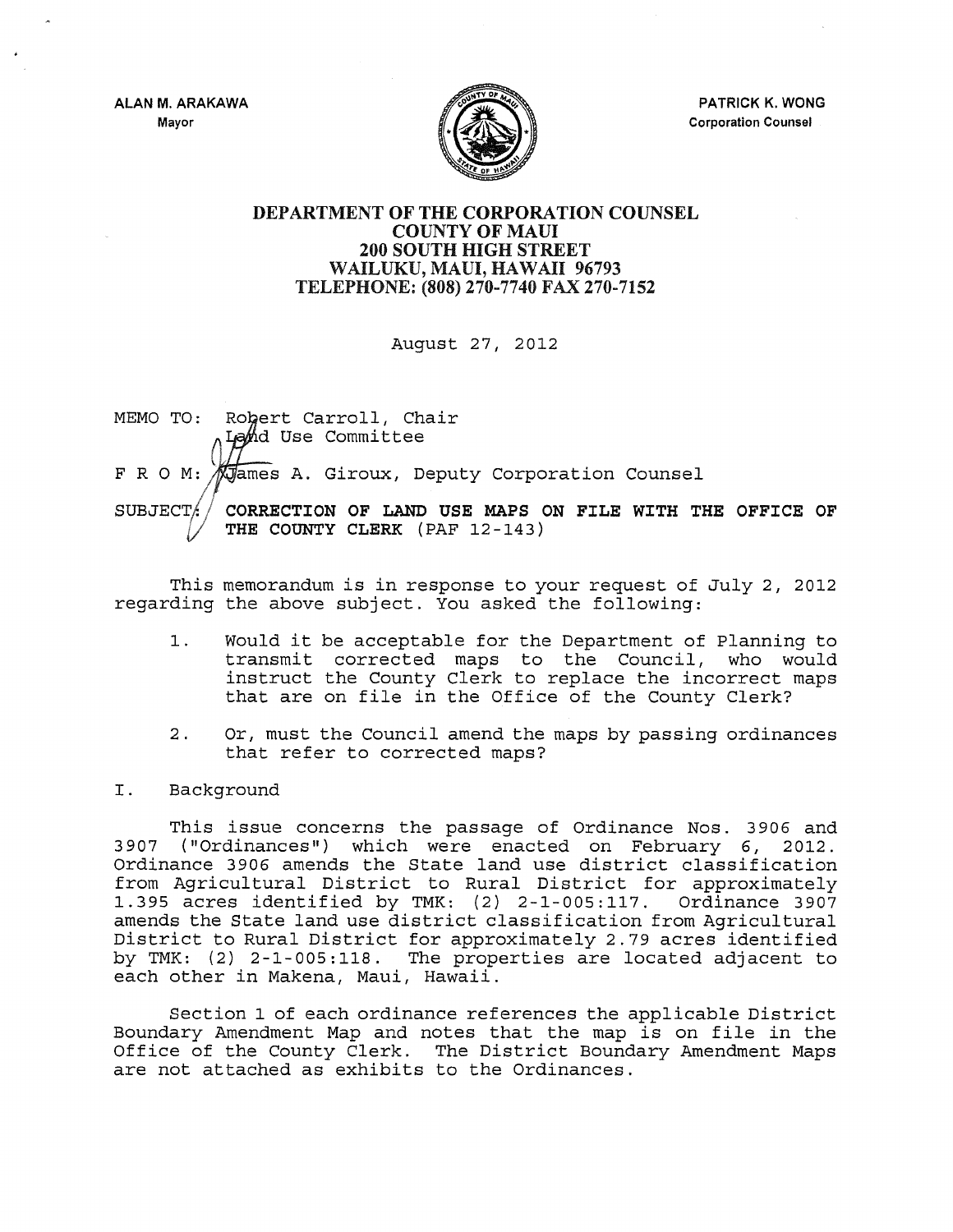Robert Carroll, Chair August 27, 2012 Page 2

Land Use District Boundary Amendment Map No. DB-518, on file in the Office of the County Clerk for TMK (2) 2-1-005:117, incorrectly states that the change in the State land use district classification is to the Urban District rather than the Rural District. In addition, District Boundary Amendment Map No. DB-518 incorrectly references Keoneoio-Makena Road rather than Makena-Keoneoio Road.

Land Use District Boundary Amendment Map No. DB-519, on file in the Office of the County Clerk for TMK (2) 2-1-005:118, incorrectly states that the change in the State land use district classification is to the Urban District rather than the Rural District.

II. Answer

Errors in District Boundary Amendment Maps on file with the County Clerk may be corrected by the County Clerk without having to go to Council to amend the Ordinance as long as the correction does not alter the sense, meaning, or effect of the ordinance.

III. Analysis

Chapter 1.14, Maui County Code, allows the County Clerk to make non-substantive corrections to supplements of the County Code. Chapter 1.14.040 states in relevant part:

In causing the preparation of supplements, the revisor of the county laws is authorized to make the following changes, provided that in making the changes, the revisor shall not alter the sense, meaning, or effect of any ordinance or rule:

 $\cdots$ 

7. Correct manifest clerical or typographical errors; ...

In this situation the errors in the Land Use Designation Maps: the designation of Urban and the misnaming of the road are clerical errors that do not affect the sense, meaning, or effect of the ordinance. The Ordinance is clear that the intent of the Council was to grant a District Boundary Amendment from Agricultural District to Rural District, as evidenced by the agenda, Committee meeting transcripts, and report. The error on the map does not change the effect of the Ordinance. Correcting the name of the road on the map would have the same effect.